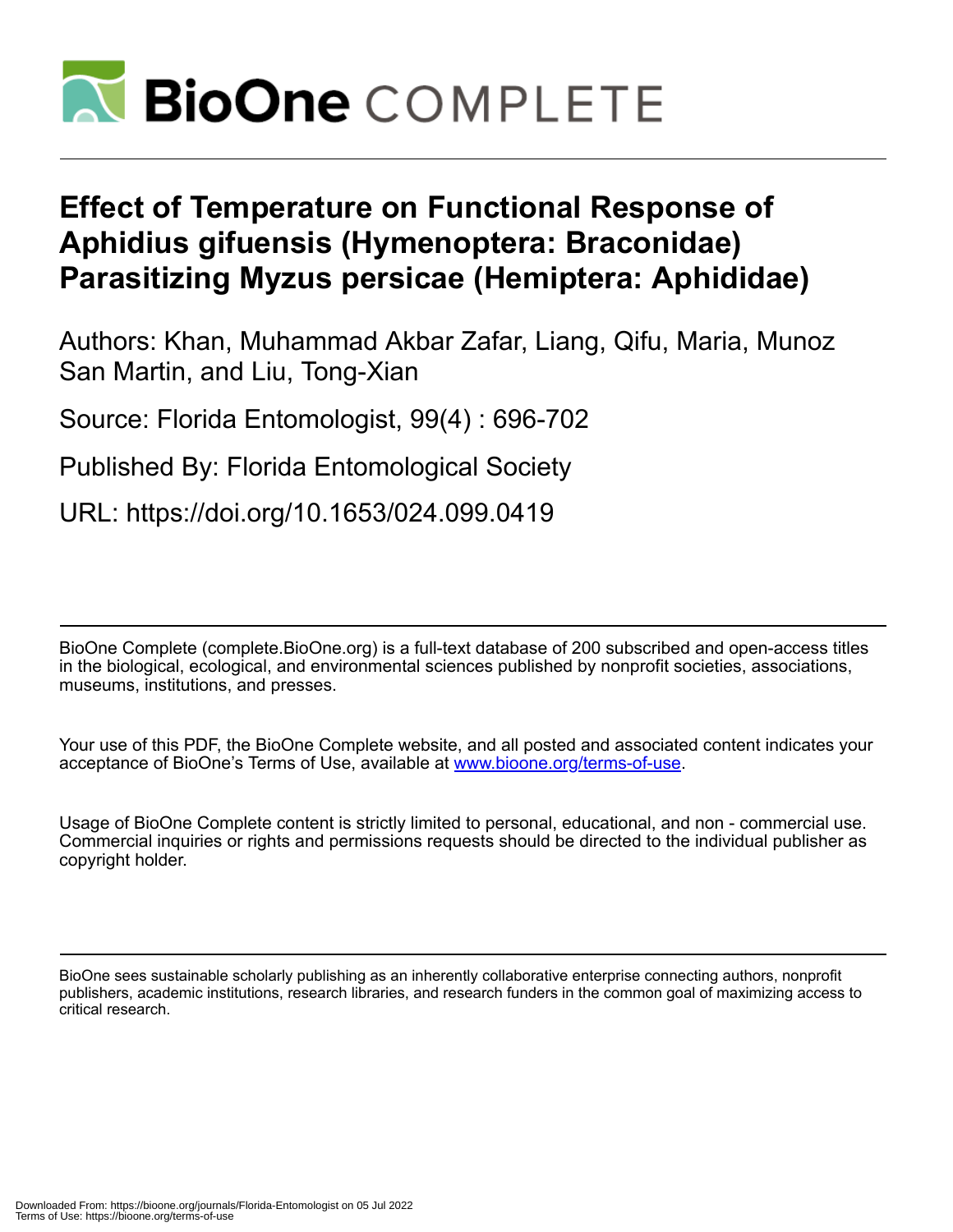# **Effect of temperature on functional response of**  *Aphidius gifuensis* **(Hymenoptera: Braconidae) parasitizing** *Myzus persicae* **(Hemiptera: Aphididae)**

*Muhammad Akbar Zafar Khan, Qifu Liang, Munoz San Martin Maria, and Tong-Xian Liu\**

#### **Abstract**

*Aphidius gifuensis* Ashmead (Hymenoptera: Braconidae) is a common parasitoid of aphids including the green peach aphid, *Myzus persicae* (Sulzer) (Hemiptera: Aphididae). To maximize the use of *A. gifuensis* for biological control of *M. persicae*, the functional response of *A. gifuensis* using *M. persicae* as a host was determined at 4 constant temperatures (15, 20, 25, and 30 °C) and 20 host densities (5, 10, 15, increased incrementally by 5, to a maximum of 100) on a 6-leaf sweet pepper plant (30 cm in height) over a 24 h period. Roger's random parasitoid equation (RRPE) and Holling's disc equation (HDE) were used to fit the data. The results showed that functional responses at all temperatures were type II, and the instantaneous attack rate (*a*) in both models increased as temperature increased from 15 to 25 °C and then decreased at 30 °C. The highest instantaneous attack rate (*a*) for *A. gifuensis* was at 25 °C for the 2 models, 1.3203 ± 0.0415 d<sup>-1</sup> for HDE and 4.295e+03 d<sup>-1</sup> for RRPE. The handling time (T<sub>h</sub>) for *A. gifuensis* by HDE was between 0.0105 ± 0.0002 d at 20 °C and 0.0214 ± 0.0009 d at 30 °C and by RRPE was between 1.265e−02 ± 3.808e−04 d at 20 °C and 0.0218 ± 0.0010 d at 30 °C. *Aphidius gifuensis* achieved its highest parasitism rate at medium temperatures. The results from this study showed that *A. gifuensis* performed best at 20 °C, suggesting that this parasitoid will be more effective as a biological control agent for *M. persicae* when the temperature is under 30 °C.

Key Words: biological control; Holling's disc model; Roger's random parasitoid model; sweet pepper; China

#### **Resumen**

*Aphidius gifuensis* Ashmead (Hymenoptera: Braconidae) es uno de los parásitos comunes de áfidos, entre los que se incluye el áfido verde del melocotón, *Myzus persicae* (Sulzer) (Hemiptera: Aphididae). Para potenciar el uso de *A. gifuensis* como control biológico de *M. persicae*, se determinó la respuesta funcional de *A. gifuensis* utilizando *M. persicae* como hospedador a cuatro temperaturas constantes (15, 20, 25 y 30 °C) y 20 densidades de hospedador (5, 10, 15, aumentó gradualmente por 5, a un máximo de 100) en una planta de pimiento dulce de 6 hojas (30 cm de altura) durante un periodo de 24 horas. Se utilizaron el modelo de parásito aleatorio de Roger y el modelo de disco de Holling para ajustar los datos. Los resultados mostraron que las respuestas funcionales en todas las temperaturas fueron de tipo II y los resultados mostraron que la tasa de ataque instantáneo (*a*) en ambos modelos incrementó a medida que la temperatura incrementaba desde 15 a 25 °C y después disminuyó a 30 °C. La tasa más alta de ataque instantáneo para *A. gifuensis* se obtuvo a 25 °C en ambos modelos, 1.3203 ± 0.0415 día−1 por el modelo de disco de Holling y 4.295e+03 día−1 por el modelo de Roger. El tiempo de manipulación (*T*h) para *A. gifuensis* por el modelo de Holling fue entre 0.0105 ± 0.0002 día a 20 °C y 0.0214 ± 0.0009 día a 30 °C y por el modelo de Roger fue entre 1.265e−02 ± 3.808e−04 día a 20 *°*C y 0.0218 ± 0.0010 día a 30 *°*C. *Aphidius gifuensis* logró la tasa de parasitismo más alta a temperaturas medias. Los resultados de este estudio mostraron que *A. gifuensis* actuó mejor a 20 °C, lo que sugiere que este parásito puede ser más efectivo como control biológico de *M. persicae* cuando la temperatura es inferior a 30 °C.

Palabras Clave: control biológico; modelo de disco de Holling; parasitoide modelo al azar de Roger; pimienta dulce; China

Insect parasitoids are very important in population and behavioral studies because they are abundant in nature and are significant biological control agents of many pests (Godfray 1994). The objective of ecological studies on parasitoids is to find the properties that are essential for the parasitoid to be a good biocontrol agent. Among these properties is their functional response (Berryman 1999). The functional response describes the number of hosts attacked by an individual natural enemy in relation to host density over a given time period (Solomon 1949). The number of hosts attacked increases as host densities increase, and there is an upper limit to the number of hosts attacked, due to satiation in the case of predators (Mills 1982), and due to limita-

tion of eggs or handling time problems in the case of parasitoids (Getz & Mills 1996). The type of functional response depends upon the response curve's shape below the upper limit. Response curves show the parasitoid–host interaction and are helpful in forecasting suitability of parasitoids in biological control programs.

Generally, the functional response is the intake rate by the consumer as a function of food density. There are 3 types, known as Holling's type I, II, and III. The type I response shows a linear increase, the type II response shows a hyperbolic increase, and the type III response shows a sigmoidal increase in the number of hosts attacked (Holling 1959). The parasitoid– host population is altered by each type of functional response. In the type

State Key Laboratory of Crop Stress Biology for Arid Areas, Northwest A&F University, Yangling, Shaanxi 712100, China; and Key Laboratory of Northwest Loess Plateau Crop Pest Management of Ministry of Agriculture, Northwest A&F University, Yangling, Shaanxi 712100, China; E-mail: akbarzafarkhan@yahoo.com (M. A. Z. K.), k861225@163.com (Q. L.), mariamunozsm@gmail.com (M. S. M. M.), txliu@nwsuaf.edu.cn (T.-X. L.) \*Corresponding author; E-mail: txliu@nwsuaf.edu.cn (T.-X. L.)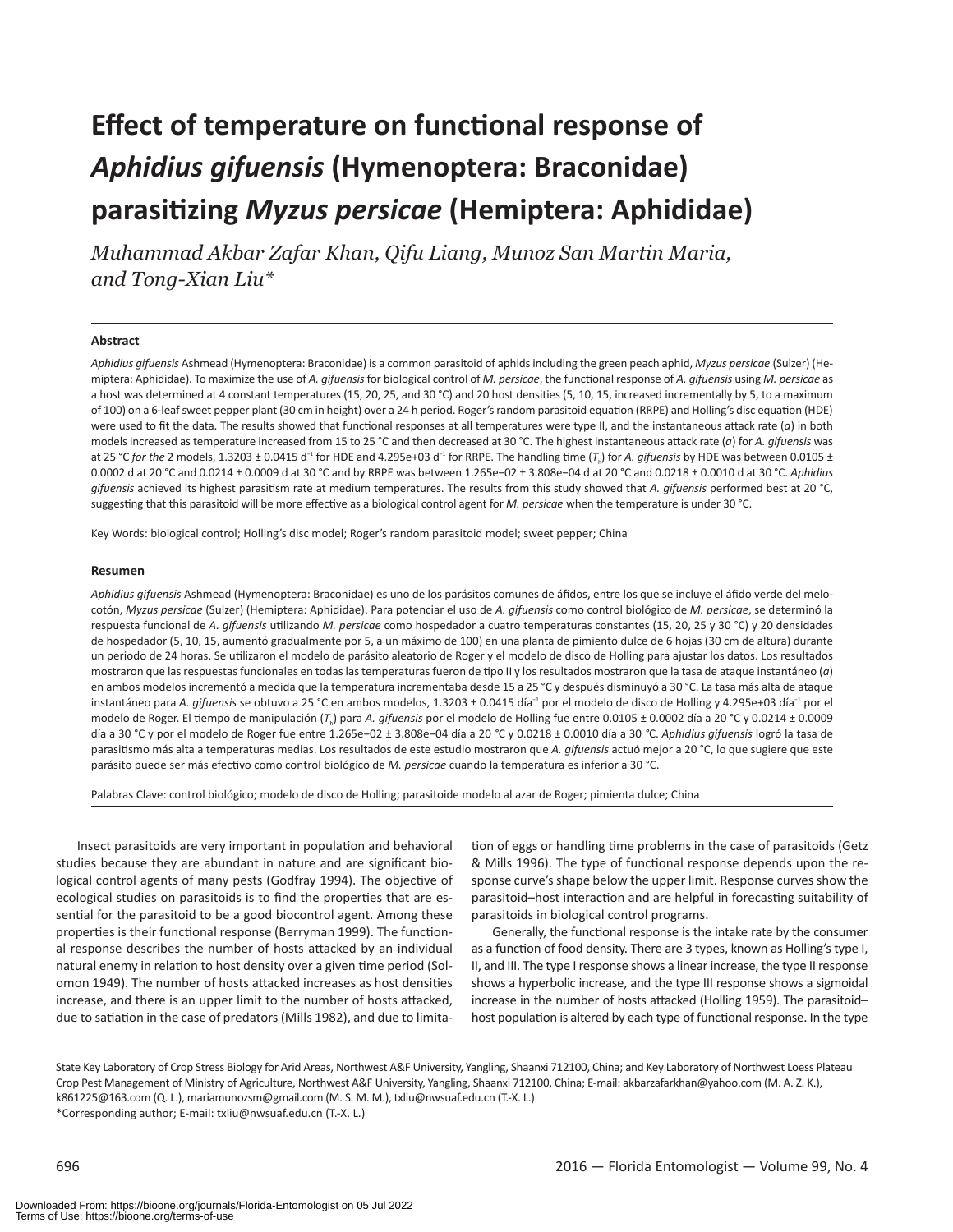I functional response, there is density-independent parasitism; in type II, there is inverse density-dependent parasitism; and in type III, there is a direct density-dependent interaction at low host density that leads to the stabilization of parasitoid–host interaction. As the host density increases, the response also increases and then levels off (Hassell 2000). Stability is a very important aspect of biological control programs.

*Aphidius gifuensis* Ashmead (Hymenoptera: Braconidae) is a very important parasitoid of *Myzus persicae* (Sulzer) (Hemiptera: Aphididae) in Japan (Takada 2002) and China (Pan & Liu 2014). *Aphidius* species are well-known parasitoids and are extensively used in biological control programs of aphids (Starý et al. 1988). The genus *Aphidius* comprises many species including *Aphidius colemani* Viereck, *Aphidius ervi* Haliday, and *Aphidius matricariae* Haliday. These species are commercially available and are mostly used in greenhouses and fields against aphids (van Steenis & El-Khawass 1995; Grasswitz 1998). *Aphidius* are small wasps whose females lay eggs in aphid nymphs, and the larvae of the wasps consume the aphids from inside. As the larvae mature and the aphids are killed, the aphids turn into mummies, and after pupation adult wasps emerge from the mummies (Hagvar & Hofsvang 1991). Evaluation of the parasitism potential of these parasitoids is very important in developing integrated pest management programs for aphid control.

The green peach aphid, *M. persicae*, is a common pest of vegetable crops belonging to the families Solanaceae and Brassicaceae. The distribution of *M. persicae* is throughout the southern to the northern temperate zones. *Myzus persicae* has more than 875 secondary host plant species which include vegetables, crops, and ornamental plants (Ro et al. 1998). Aphids damage plants in many ways; by direct feeding, by releasing honeydew, or by transmitting viruses, for example, Cucumber mosaic virus, Pepper veinal mottle virus, and Sweet potato leaf curl virus (Schepers 1988). Chemical control has commonly been used against aphids in greenhouses (Parrella et al. 1999), but at present there is an increase in insecticide resistance and cross-resistance in *M. persicae*, and insecticides also cause environmental pollution (Lee & Kang 2004). To reduce insecticide use, natural enemies of aphids are being used for biological control to protect greenhouse crops. In greenhouse crops, the objective is to suppress the pest population in the latent phase of pest development rather than to reduce an already dense pest population. The early introduction of a natural enemy in order to decrease latent phase growth is aimed to cause mortality associated with a functional response (Wiedenmann & Smith 1997).

In many previous studies scientists have used Petri dishes for functional response experiments, but in this study we used sweet pepper plants (6-leaf stage) in plastic pots for functional response experiments. The objective of this study was to determine the effect of temperatures on the functional response curve. We tested 2 functional response curves to determine which model fits best. These models will provide information that can be used in developing better pest management programs against aphids in greenhouses and fields.

## **Materials and Methods**

Experimental work was done in the Key Laboratory of Applied Entomology, Northwest A&F University, Yangling (34.2833°N, 108.0617°E), Shaanxi, China. The experiments were started on 1 Jan 2014 and ended on 30 Dec 2015.

#### HOST PLANT

Sweet pepper seeds, *Capsicum annum* L. 'Qiemen-Tianjiao' (Solanaceae), were grown in plastic pots (15  $\times$  15 cm) a mixture of vermiculite, peat moss, and perlite "Pindstrup Substrate" (Pindstrup Horticulture Ltd., Shanghai, China) at a 4:1:1 ratio by volume. The sweet pepper plants in plastic pots were placed in growth chambers. One plant was grown per plastic pot. Plants were germinated in growth chambers maintained at  $25 \pm 1$  °C, 75  $\pm$  5% RH, with a light intensity of 1,400 to 1,725 lx and a photoperiod of 16:8 h L:D. After germination, sweet pepper plants were transferred to air-conditioned insectaries at 25  $\pm$  1 °C, 65  $\pm$  5% RH, with a light intensity of 1,400 to 1,725 lx and a photoperiod of 16:8 h L:D. Sweet pepper plants at the 6-leaf stage were used for functional response experiments. Dry soluble fertilizer "Harvest More 20-20-20+TE" (Stoller Enterprises, Inc, Houston, Texas) at a rate of 1 g/L of water was applied to plants at 7 d intervals.

#### INSECT CULTURE

*Myzus persicae* living aphids and mummies were collected from sweet pepper in greenhouses at Yangling City, Shaanxi Province, China, in Jun 2013. Aphids were reared on sweet pepper plants in large net cages (60  $\times$  60  $\times$  60 cm) in air-conditioned insectaries at 25  $\pm$  2 °C, 65  $\pm$  5% RH, with light intensity of 1,400 to 1,725 lx and a photoperiod of 16:8 h L:D. After emergence from mummies, the parasitoids were reared on sweet pepper plants infested with *M. persicae*. The populations of aphids and parasitoids were maintained in air-conditioned insectaries for many generations and then used in functional response experiments.

#### FUNCIONAL RESPONSE STUDY

There were 4 temperatures (15, 20, 25, and 30 °C), 20 aphid densities (from 5 to 100 per plant, at increments of 5), and 4 replications of all treatments. Individual pots, containing 1 sweet pepper plant at the 6-leaf stage were covered by a plastic cage  $(30 \times 15 \text{ cm})$ . The top of the cage was covered by a nylon net for air transfer. A small Petri dish (3.5  $\times$  1 cm) with 10% honey water solution was placed inside the plastic cage for the parasitoids. These cages were placed in growth chambers. *Myzus persicae* 3rd instars were used in this study. After emergence from mummies, *A. gifuensis* wasps were sexed, and 1 male and 1 female were allowed to mate in small vials; 1 to 2 d later, 1 mated female was released in each plastic cage for each aphid density for 24 h and then removed. Aphids were observed daily for the presence of brownish mummies.

#### DATA ANALYSES

A 2-step approach was used to analyze the experimental data for functional responses. Data were first checked to see whether they showed a type II or type III functional response. A cubic logistic regression (Equation 1) between the proportion of aphids parasitized and the number of aphids was performed to find the shape of the curve (Juliano 2001).

$$
\frac{N_{\text{por}}}{N} = \frac{\exp(P_o + P_1 N + P_2 N^2 + P_3 N^3)}{1 + \exp(P_o + P_1 N + P_2 N^2 + P_3 N^3)}
$$
(1)

*N*<sub>par</sub> is the number of aphids parasitized, *N* is the number of aphids offered, and  $P_{\alpha}$ ,  $P_{\gamma}$ ,  $P_{\gamma}$  and  $P_{\gamma}$  are the intercept, linear, quadratic, and cubic coefficients, respectively. If the linear coefficient (P<sub>1</sub>) is significantly negative, the response is type II, and if it is significantly positive, the response is type III (Juliano 2001). HDE and RRPE were used to calculate the handling times and attack coefficients of a type II functional response. Equation 2 expresses HDE (Holling 1959), and Equation 3 expresses RRPE (Rogers 1972).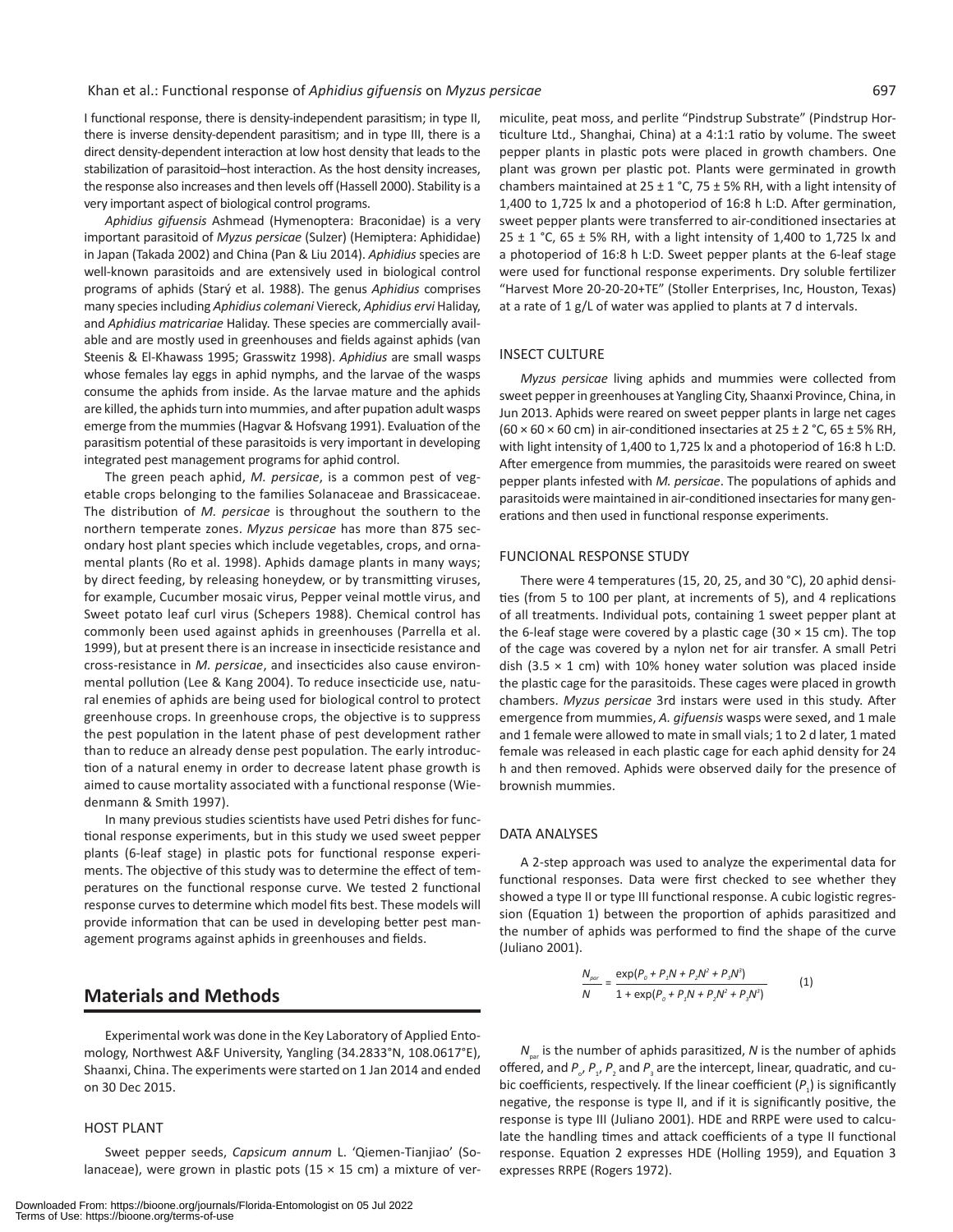$$
N_{\rho\alpha} = \frac{aTN}{1 + aT_nN} \qquad (2)
$$
  

$$
N_{\rho\alpha} = N \left[ 1 - exp\left(-\frac{aT}{1 + aT_nN}\right) \right] \qquad (3)
$$

 $N_{\text{part}}$  is the number of aphids parasitized, *N* is the number of aphids offered,  $a$  is attack rate,  $T<sub>n</sub>$  is handling time, and  $T$  is the total time offered for parasitoid. R version 2.15.0 (R Development Core Team 2012) statistical software was used for parameter estimation in all above equations. If R statistical software was unable to give results, we used Solver tool in Microsoft Excel 2010 for parameter estimation in nonlinear regression.

## **Results**

Logistic regressions for *A. gifuensis* at all 4 temperatures showed significant linear parameters  $P_1$  < 0 (Table 1). The number of aphids parasitized by *A. gifuensis* hyperbolically approached the asymptote as aphid numbers increased, estimated both by HDE (Fig. 1) and by RRPE (Fig. 2). Thus, according to both models, *A. gifuensis* at all 4 temperatures showed type II functional responses. Attack rates (*a*) and handling times (*T*h) of *A. gifuensis* were estimated by both HDE (Table 2) and RRPE (Table 3) at 4 temperatures. Equations 4, 5, 6, and 7 show the logistic regression analysis with estimated values of parameters at 15, 20, 25, and 30 °C, respectively.

| $N_{\scriptscriptstyle par}$ | $exp[4.759e + 00] + (-1.667e - 01)N + (2.143e - 03)N^2 + (-9.754e - 06)N^3]$                                                                                               |
|------------------------------|----------------------------------------------------------------------------------------------------------------------------------------------------------------------------|
| $\boldsymbol{N}$             | $\frac{1}{1 + \exp[4.759e + 00] + (-1.667e - 01)N + (2.143e - 03)N^2 + (-9.754e - 06)N^3]}$ (4)                                                                            |
|                              |                                                                                                                                                                            |
| $N_{\scriptscriptstyle par}$ |                                                                                                                                                                            |
| $\overline{N}$               | $\frac{exp[1.099e+01)+(-3.782e-01)N+(4.667e-03)N^{2}+(-1.968e-05)N^{3}]}{1+exp[1.099e+01)+(-3.782e-01)N+(4.667e-03)N^{2}+(-1.968e-05)N^{3}]}$ (5)                          |
|                              |                                                                                                                                                                            |
|                              | $\frac{N_{\text{pov}}}{N} = \frac{\exp[5.244e+00]+(-1.403e-01)N+(1.428e-03)N^2+(-5.524e-06)N^3]}{1+\exp[5.244e+00]+(-1.403e-01)N+(1.428e-03)N^2+(-5.524e-06)N^3]}$         |
| $\overline{N}$               | (6)                                                                                                                                                                        |
|                              |                                                                                                                                                                            |
|                              | $\frac{N_{\text{por}}}{N} = \frac{\exp[2.176e+00)+( -1.001e-01)N + (1.263e-03)N^2+ (-5.664e-06)N^3]}{1+\exp[2.176e+00)+( -1.001e-01)N + (1.263e-03)N^2+ (-5.664e-06)N^3]}$ |
| $\overline{N}$               |                                                                                                                                                                            |

#### 698 2016 — Florida Entomologist — Volume 99, No. 4

Attack rates (*a*) of *A. gifuensis* modeled by HDE are presented in Table 2. At 25 °C, the attack rate was  $1.3203 \pm 0.0415$  d<sup>-1</sup> and was significantly greater than at the others temperatures. At 20 °C, the attack rate was  $1.3142 \pm 0.0312$  d<sup>-1</sup> and was significantly lower than at 25 °C. At 15 °C, the attack rate was 1.1323 ± 0.0191 d<sup>-1</sup> and was significantly lower than at 20 °C. At 30 °C, the attack rate was 0.7999 ± 0.0393 d<sup>-1</sup> and was significantly lower than at all other temperatures. Attack rates were highest at 20 and 25 °C, indicating that parasitism was greatest at these temperatures.

Handling times  $(T<sub>h</sub>)$  of *A. gifuensis* modeled by HDE are also presented in Table 2. At 30 °C, the handling time was 0.0214 ± 0.0009 d and was significantly longer than at all other temperatures. At 15 and 25 °C, handling times were the same with 0.0120 ± 0.0003 d and were shorter than at 30 °C. At 20 °C, the handling time was  $0.0105 \pm 0.0002$ d and was the shortest among all the temperatures, indicating that parasitism was best at 20 °C.

Thus, according to HDE, the attack rate was highest at 20 and 25 °C and the handling time shortest at 20 °C. Equations 8, 9, 10, and 11 show HDE with modeled values of attack rate ( $a$ ) and handling time ( $T_h$ ) at 15, 20, 25, and 30 °C, respectively.

$$
N_{\rho\alpha'} = \frac{(1.1323)TN}{1 + (1.1323)(0.0129)N}
$$
 (8)  

$$
N_{\rho\alpha'} = \frac{(1.3142)TN}{1 + (1.3142)(0.0105)N}
$$
 (9)  

$$
N_{\rho\alpha'} = \frac{(1.3203)TN}{1 + (1.3203)(0.0120)N}
$$
 (10)  

$$
N_{\rho\alpha'} = \frac{(1.7999)TN}{1 + (1.7999)(0.0214)N}
$$
 (11)

Attack rates (*a*) and handling times  $(T_h)$  of *A. gifuensis* modeled by RRPE are presented in Table 3. For 25 °C, R statistical software was unable to estimate parameter values, wherefore the attack rate (*a*) and

Table 1. Results of logistic regression analysis, with estimates and standard errors (SE) of linear, quadratic, and cubic coefficients for the proportion of aphids parasitized by *Aphidius gifuensis* against increasing aphid densities offered at various constant temperatures.

| Temperature | Coefficient                 | Estimate       | SE        | Z value  | Pr(>   Z   )  |
|-------------|-----------------------------|----------------|-----------|----------|---------------|
| 15 °C       | Constant $(P_0)$            | 4.759e+00      | 1.204e-01 | 39.51    | $2e-16$ ***   |
|             | Linear $(P_1)$              | $-1.667e - 01$ | 6.506e-03 | $-25.63$ | $2e-16$ ***   |
|             | Quadratic (P.)              | $2.143e-03$    | 1.094e-04 | 19.59    | $2e-16$ ***   |
|             | Cubic $(P_2)$               | $-9.754e-06$   | 5.753e-07 | $-16.96$ | $<$ 2e-16 *** |
| 20 °C       | Constant $(P_0)$            | 1.099e+01      | 2.981e-01 | 36.85    | $<$ 2e-16 *** |
|             | Linear $(P_1)$              | $-3.782e-01$   | 1.398e-02 | $-27.05$ | $<$ 2e-16 *** |
|             | Quadratic (P <sub>2</sub> ) | 4.667e-03      | 2.099e-04 | 22.23    | $2e-16$ ***   |
|             | Cubic $(P_2)$               | $-1.968e - 05$ | 1.011e-06 | $-19.46$ | $<$ 2e-16 *** |
| 25 °C       | Constant $(P_0)$            | $5.244e+00$    | 1.532e-01 | 34.22    | $2e-16$ ***   |
|             | Linear $(P_1)$              | $-1.403e-01$   | 7.930e-03 | $-17.7$  | $<$ 2e-16 *** |
|             | Quadratic (P <sub>2</sub> ) | 1.428e-03      | 1.292e-04 | 11.06    | $<$ 2e-16 *** |
|             | Cubic $(P_2)$               | $-5.524e-06$   | 6.631e-07 | $-8.33$  | $<$ 2e-16 *** |
| 30 °C       | Constant $(P_0)$            | 2.176e+00      | 7.392e-02 | 29.43    | $<$ 2e-16 *** |
|             | Linear $(P_1)$              | $-1.001e-01$   | 4.474e-03 | $-22.37$ | $2e-16$ ***   |
|             | Quadratic (P.)              | $1.263e-03$    | 8.172e-05 | 15.46    | $2e-16$ ***   |
|             | Cubic $(P_2)$               | $-5.664e-06$   | 4.558e-07 | $-12.43$ | $<$ 2e-16 *** |

Asterisks indicate significance level: \*\*\*, 0.001.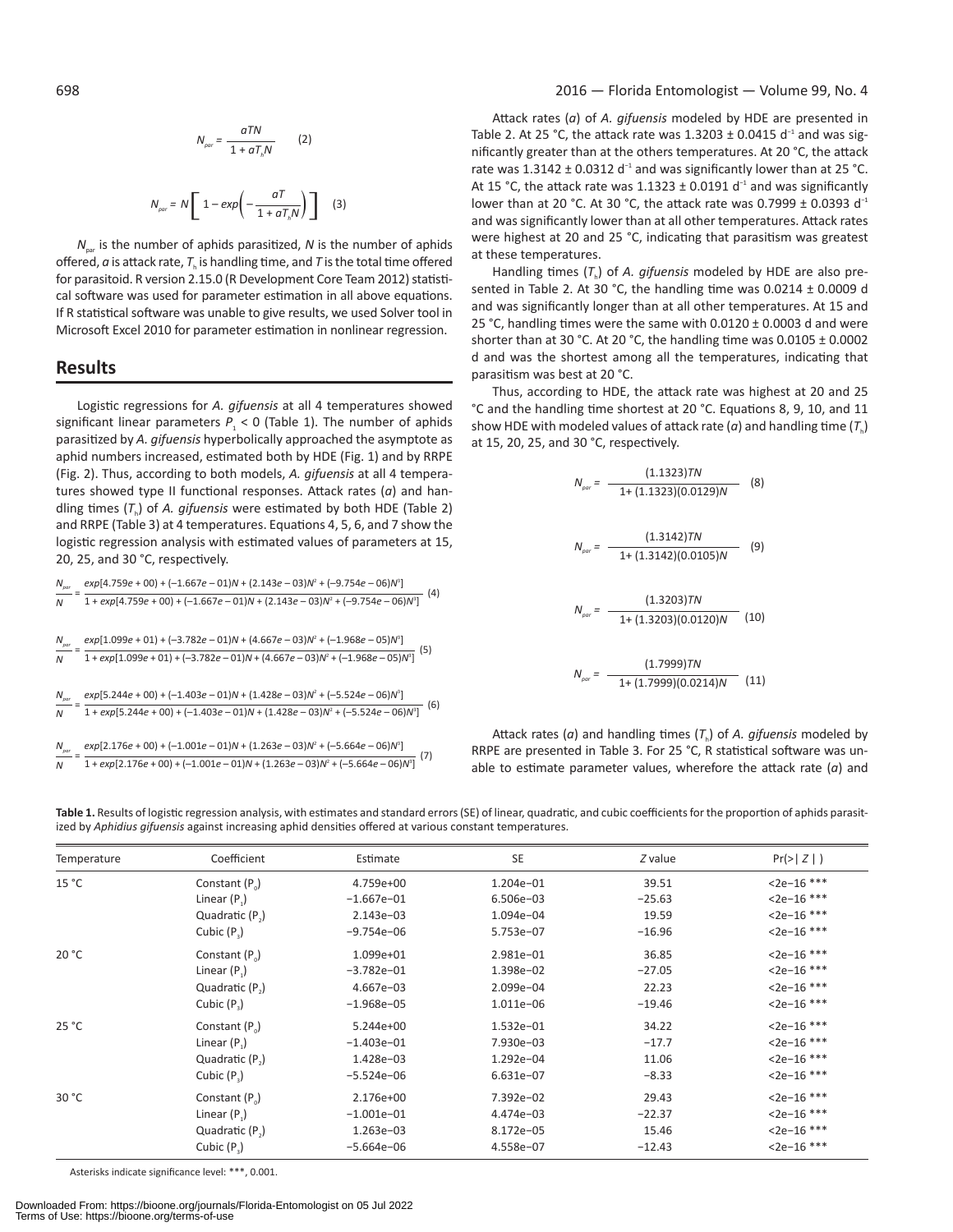

**Fig. 1.** Type II functional response curves fitted by Holling's disc equation (HDE) of *Aphidius gifuensis* against *Myzus persicae* at various temperatures.

handling time  $(T_n)$  were estimated by Solver tool in Microsoft Excel 2010. This tool provides only the parameter values, so standard errors and other statistical values at 25 °C could not be listed in Table 3. At 25 °C, the attack rate was 4.295e+03 d<sup>-1</sup> and was highest among all temperatures. At 20 °C, the attack rate was 1.153e+02 ± 3.655e+02 d<sup>-1</sup> and was lower than at 25 °C. At 15 °C, the attack rate was 4.3759 ± 0.4184 d<sup>-1</sup> and was lower than at 20 °C. At 30 °C, the attack rate was 1.4721 ± 0.1469 d−1 and was the lowest among all temperatures. As found with the HDE model, these results also showed that attack rates were highest at 20 and 25 °C.

At 30 °C, the handling time was  $0.0218 \pm 0.0010$  d and was the significantly longest among all the temperatures (Table 3). At 15 and 25 °C, handling times were the same with 0.0144 d and shorter than at 30 °C. At 20 °C, the handling time was 1.265e−02 ± 3.808e−04 d and was the shortest among all the temperatures. The handling time was longest at 30 °C and shortest at 20 °C. Equations 12, 13, 14, and 15 show RRPE with modeled values of attack rate (*a*) and handling time (*T*h) at 15, 20, 25, and 30 °C, respectively.

$$
N_{\text{por}} = N \left[ 1 - \exp\left( - \frac{(4.3759)T}{1 + (4.3759)(0.0141)N} \right) \right] \tag{12}
$$

$$
N_{\text{por}} = N \left[ 1 - \exp \left( - \frac{(1.153e + 02)T}{1 + (1.153e + 02)(1.265e - 02)N} \right) \right] \tag{13}
$$

$$
N_{\text{por}} = N \left[ 1 - \exp\left( - \frac{(4.295e + 03)T}{1 + (4.295e + 03)(0.0144)N} \right) \right] \tag{14}
$$
\n
$$
N_{\text{por}} = N \left[ 1 - \exp\left( - \frac{(1.4721)T}{1 + (1.4721)(0.0218)N} \right) \right] \tag{15}
$$

## **Discussion**

This study of functional responses was a preliminary step in evaluating the efficiency of the parasitoid *A. gifuensis* in biological control programs (Overholt & Smith 1990). In our study, Petri dishes were not used as in many previous studies (van Steenis & El-Khawass 1995; Donnelly & Phillips 2001; Farrokhi et al. 2010). We believe that the use of sweet peppers planted in pots provides a better understanding of functional responses, because the environment is more open as compared with Petri dishes. Our results demonstrated that temperature had a significant effect on the functional response of *A. gifuensis* to *M. persicae*. At all 4 temperatures, linear parameters (P<sub>1</sub>) were negative (Table 1), showing that the functional responses were type II. A type II functional response has been found by many scientists with other insect species under various conditions (Bernal et al. 1994; De Clercq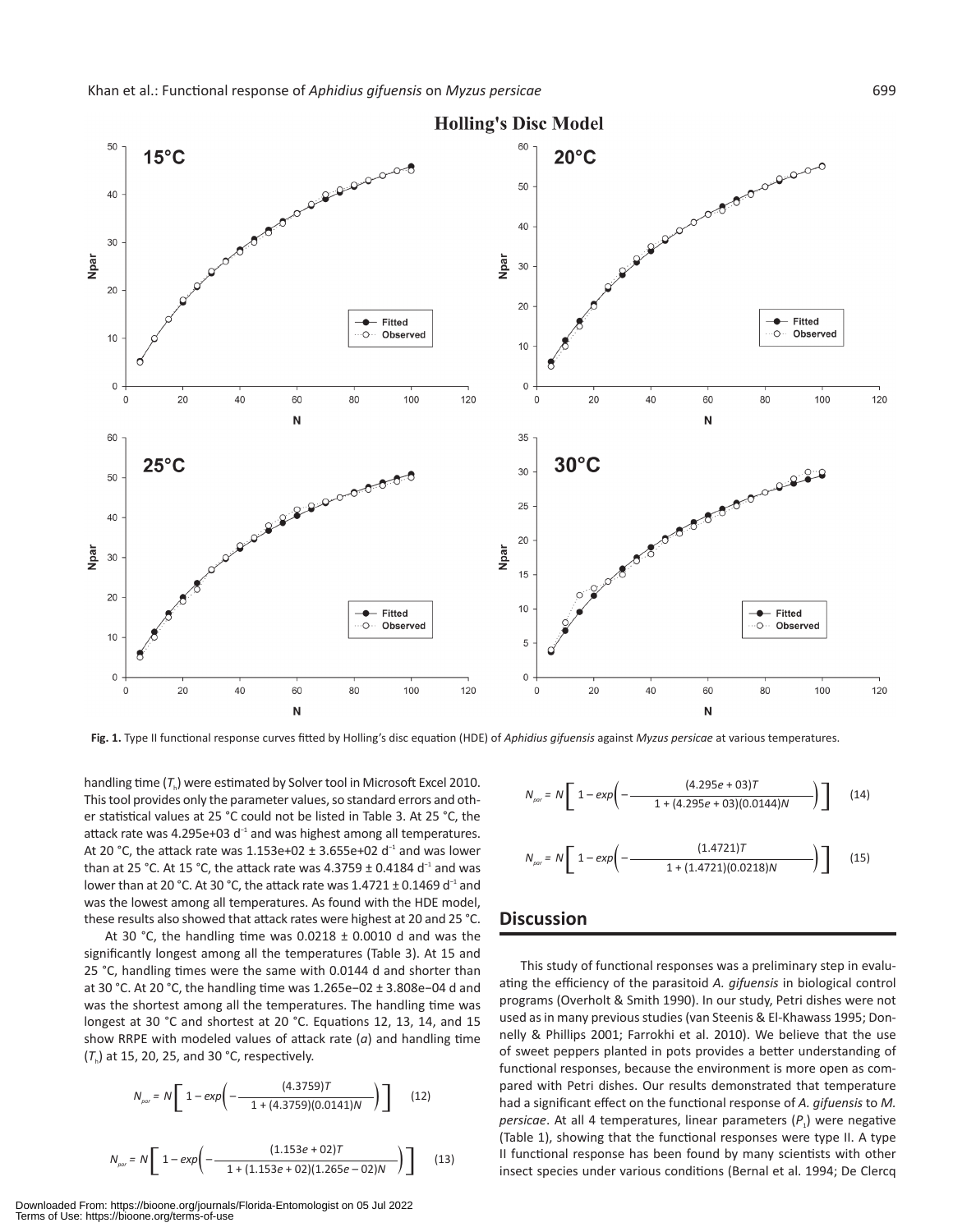

**Fig. 2.** Type II functional response curves fitted by Roger's random parasitoid equation (RRPE) of *Aphidius gifuensis* against *Myzus persicae* at various temperatures.

et al. 2000; Zamani et al. 2006; Fathi & Nouri-Ganbalani 2009). Holling (1959) stated that invertebrates display a type II functional response whereas type III is found in vertebrate predators, but later this idea was rejected because parasitoids can also display a type III functional response. Wang & Ferro (1998) found a type II functional response at low temperatures and a type III functional response at high temperatures in experiments with *Trichogramma ostriniae* Pang & Chen (Hymenoptera: Trichogrammatidae) parasitizing *Ostrinia nubilalis* Hübner

(Lepidoptera: Noctuidae). In the present study, at all temperatures *A. gifuensis* showed a type II functional response. Functional response types and estimated parameters for an insect species could be affected by many factors such as temperature, type of prey or host, and host plant (Juliano & Williams 1985; Coll & Ridgway 1995; Runjie et al. 1996; Messina & Hanks 1998; Moezipour et al. 2008).

Our results also indicated that there was a considerable difference between the values of parameters modeled by HDE and RRPE. Values

**Table 2.** Estimate and standard error (SE) of attack rate (*a*) and handling time (*T*h) of *Aphidius gifuensis* on *Myzus persicae* by Holling's disc equation (HDE) at various constant temperatures.

| Temperature | Coefficient                     | Estimate | S.E.   | t value | Pr(>   t   )  |
|-------------|---------------------------------|----------|--------|---------|---------------|
| 15 °C       | Attack rate $(a)$ $(d^{-1})$    | 1.1323   | 0.0191 | 59.21   | $<$ 2e-16***  |
|             | Handling time $(T_{\cdot})$ (d) | 0.0129   | 0.0002 | 57.17   | $<$ 2e-16***  |
| 20 °C       | Attack rate $(a)$ $(d^{-1})$    | 1.3142   | 0.0312 | 42.02   | $<$ 2e-16***  |
|             | Handling time $(T_n)$ (d)       | 0.0105   | 0.0002 | 38.50   | $<$ 2e-16***  |
| 25 °C       | Attack rate $(a)$ $(d^{-1})$    | 1.3203   | 0.0415 | 31.78   | $<$ 2e-16***  |
|             | Handling time $(T_n)$ (d)       | 0.0120   | 0.0003 | 32.96   | $<$ 2e-16***  |
| 30 °C       | Attack rate $(a)$ $(d^{-1})$    | 0.7999   | 0.0393 | 20.32   | $7.32e-14***$ |
|             | Handling time $(Tu)$ (d)        | 0.0214   | 0.0009 | 22.39   | $1.37e-14***$ |

Asterisks indicate significance level: \*\*\*, 0.001.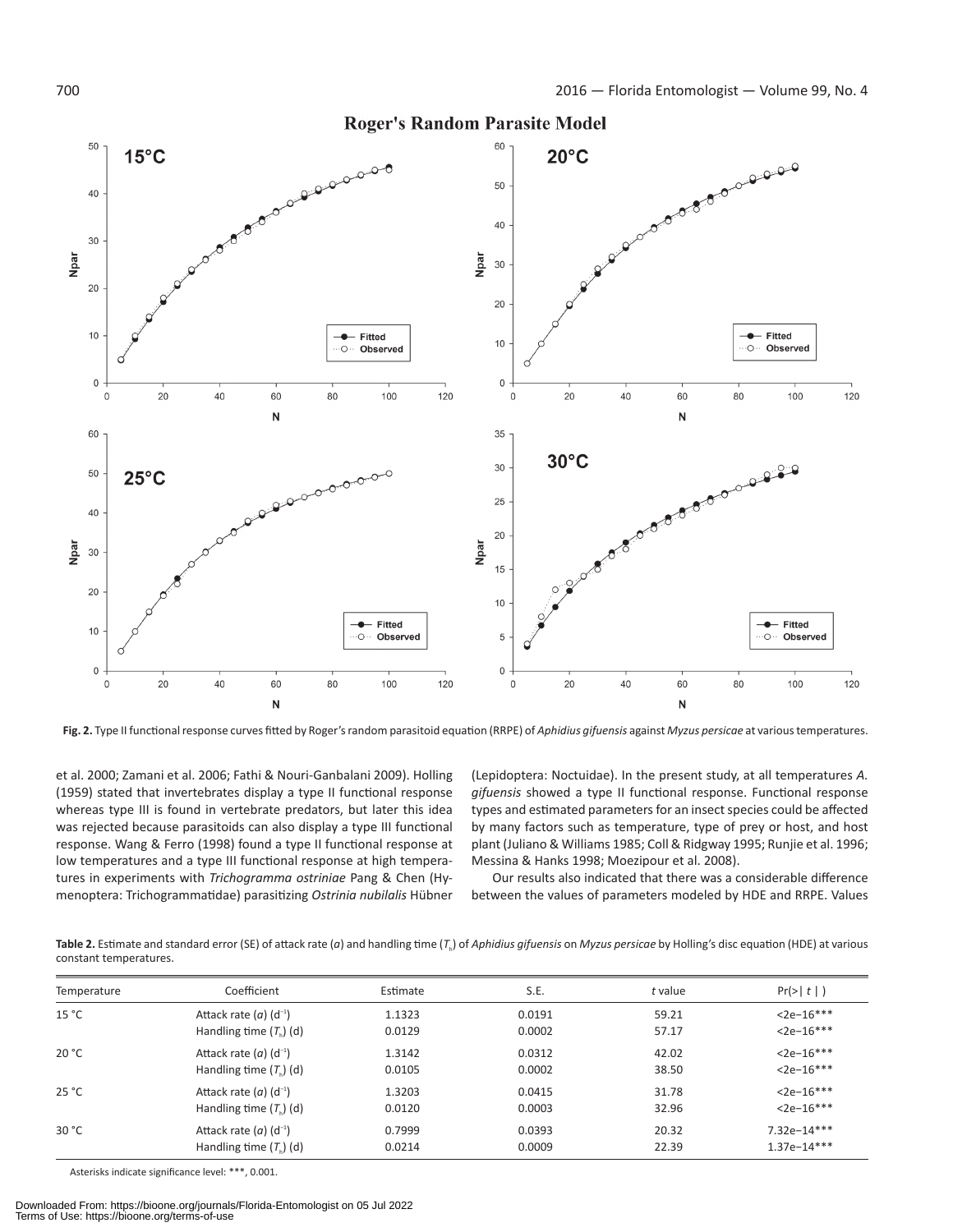**Table 3.** Estimate and standard error (SE) of attack rate (*a*) and handling time (*T*h) of *Aphidius gifuensis* on *Myzus persicae* by Roger's random parasitoid equation (RRPE) at various constant temperatures.

| Temperature | Coefficient                     | Estimate    | <b>SE</b>   | t value | Pr(>   t   ) |
|-------------|---------------------------------|-------------|-------------|---------|--------------|
| 15 °C       | Attack rate $(a)$ $(d^{-1})$    | 4.3759      | 0.4184      | 10.46   | $4.47e - 09$ |
|             | Handling time $(T_{\cdot})$ (d) | 0.0141      | 0.0003      | 44.34   | $2 - 16***$  |
| 20 °C       | Attack rate $(a)$ $(d^{-1})$    | $1.153e+02$ | $3.655e+02$ | 0.32    | 0.756        |
|             | Handling time $(T_n)$ (d)       | $1.265e-02$ | 3.808e-04   | 33.22   | $<$ 2e-16*** |
| 25 °C       | Attack rate $(a)$ $(d^{-1})$    | 4.295e 03   | N/A         | N/A     | N/A          |
|             | Handling time $(T_n)$ (d)       | 0.0144      | N/A         | N/A     | N/A          |
| 30 °C       | Attack rate $(a)$ $(d^{-1})$    | 1.4721      | 0.1469      | 10.02   | $8.71e - 09$ |
|             | Handling time $(T_n)$ (d)       | 0.0218      | 0.0010      | 20.99   | $4.16e - 14$ |

Asterisks indicate significance level: \*\*\*, 0.001; N/A denotes not available.

of parameters modeled using RRPE were high, which might be due to the exponential function (*exp*) in RRPE. For analysis of functional response experiments, a good model is very important to understanding the results. In this study, we tested 2 models. We compared HDE, which assumes constant host density and host replacement, with RRPE, which does not assume host replacement (Collins et al. 1981; Enkegaard 1994). HDE was better at estimating parameters compared with RRPM because the values of parameters modeled by HDE were simple, easy, and logical. Mohaghegh et al. (2001) and Allahyari et al. (2004) also found that HDE was better at estimating parameters when compared with RRPE.

Parasitism of *A. gifuensis* was higher between 20 and 25 °C and lower at 15 and 30 °C, indicating that *A. gifuensis* performs best when the temperature ranges from 20 to 25 °C. These results were similar to the findings of Ohta & Miura (2001). In our study, the highest attack rate (*a*) modeled using HDE at 25 °C was  $1.3203 \pm 0.0415$  d<sup>-1</sup> and modeled by RRPE was 4.295e+03 d<sup>-1</sup>. The difference in values might be due to the exponential function in RRPE. Gordon (1985) observed that predation rate of *Coleomegilla maculata* (De Geer) (Coleoptera: Coccinellidae) on *Leptinotarsa decemlineata* (Say) (Coleoptera: Chrysomelidae) eggs increased as temperature increased from 10 to 30 °C. Mack & Smilowitz (1982a, b) observed that the predation rate of *C. maculata* on *M. persicae* increased with temperature increase, but in our study the attack rate (*a*) increased up to 25 °C and then decreased at 30 °C. At 30 °C, the attack rate (*a*) of *A. gifuensis* was very low. The lowest attack rate (*a*) modeled by HDE at 30 °C was 0.7999 ± 0.0393 d<sup>-1</sup> and by RRPE was  $1.4721 \pm 0.1469$  d<sup>-1</sup>, indicating that the performance of the parasitoid is adversely affected by high temperatures. Handling times  $(T<sub>h</sub>)$  were the shortest at 20 °C and the longest at 30 °C modeled by HDE and RRPE, suggesting that at 20 °C the parasitoid performs well and at high temperatures it performs badly.

 In conclusion, temperature had a significant impact on functional responses and attack rates of *A. gifuensis* on *M. persicae*. The results of this study may be useful for sweet pepper growers who want to use biological control against aphids in greenhouses. They will also be helpful for further research on *A. gifuensis* in integrated pest management programs against aphids in greenhouses and fields. The results of this functional response study can be used to predict the efficacy of this parasitoid in biological control programs, but additional data need to be collected in field situations (O'Neil, 1989).

### **Acknowledgments**

Funding of this research was partially supported by each of the following grants: the National Natural Science Foundation of China (NO. 31272089), National Basic Research Program of China (973 Project No. 2013CB127600), and China Agriculture Research System (No.CARS-25-B-06). We also thank anonymous reviewers for giving valuable comments on the manuscript and all staff members of College of Plant Protection, Northwest Agriculture and Forestry University.

## **References Cited**

- Allahyari H, Fard PA, Nozari J. 2004. Effects of host on functional response of offspring in two populations of *Trissolcus grandis* on the sunn pest. Journal of Applied Entomology 128: 39–43.
- Bernal JS, Bellows TS, González D. 1994. Functional response of *Diaeretiella rapae* (McIntosh) (Hym., Aphidiidae) to *Diuraphis noxia* (Mordwilko) (Hom., Aphididae) hosts. Journal of Applied Entomology 118: 300–309.
- Berryman AA. 1999. The theoretical foundations of biological control, pp. 3–21 *In* Hawkins BA, Cornell HV [eds.], Theoretical Approaches to Biological Control. Cambridge University Press, Cambridge, United Kingdom.
- Coll M, Ridgway RL. 1995. Functional and numerical responses of *Orius insidiosus* (Heteroptera: Anthocoridae) to its prey in different vegetable crops. Annals of the Entomological Society of America 88: 732–738.
- Collins M, Ward S, Dixon A. 1981. Handling time and the functional response of *Aphelinus thomsoni*, a predator and parasite of the aphid *Drepanosiphum platanoidis*. Journal of Animal Ecology 50: 479–487.
- De Clercq P, Mohaghegh J, Tirry L. 2000. Effect of host plant on the functional response of the predator *Podisus nigrispinus* (Heteroptera: Pentatomidae). Biological Control 18: 65–70.
- Donnelly BE, Phillips TW. 2001. Functional response of *Xylocoris flavipes* (Hemiptera: Anthocoridae)—effects of prey species and habitat. Environmental Entomology 30: 617–624.
- Enkegaard A. 1994. Temperature dependent functional response of *Encarsia formosa* parasitizing the Poinsettia-strain of the cotton whitefly *Bemisia tabaci* on Poinsettia. Entomologia Experimentalis et Applicata 73: 19–29.
- Farrokhi S, Ashouri A, Shirazi J, Allahvari H, Huigens ME. 2010. A comparative study on the functional response of *Wolbachia*-infected and uninfected forms of the parasitoid wasp *Trichogramma brassicae*. Journal of Insect Science 10: 1481–1489.
- Fathi SAA, Nouri-Ganbalani G. 2009. Assessing the potential for biological control of potato field pests in Ardabil, Iran: functional responses of *Orius niger* (Wolf.) and *O. minutus* (L.) (Hemiptera: Anthocoridae). Journal of Pest Science 83: 47–52.
- Getz WM, Mills NJ. 1996. Host–parasitoid coexistence and egg-limited encounter rates. American Naturalist 148: 333–347.
- Godfray HCJ [ed.]. 1994. Parasitoids: Behavioral and Evolutionary Ecology. Princeton University Press, Princeton, New Jersey.
- Gordon RD. 1985. The Coccinellidae (Coleoptera) of America north of Mexico. Journal of the New York Entomological Society 93: 1–912.
- Grasswitz TR. 1998. Effect of adult experience on the host-location behavior of the aphid parasitoid *Aphidius colemani* Viereck (Hymenoptera: Aphidiidae). Biological Control 12: 177–181.
- Hagvar EB, Hofsvang T. 1991. Aphid parasitoids (Hymenoptera: Aphidiidae): biology, host selection and use in biological control. Biocontrol News and Information 12: 13–41.
- Hassell MP [ed.]. 2000. The spatial and temporal dynamics of host–parasitoid interactions. Oxford University Press, London, United Kingdom.
- Holling CS. 1959. Some characteristics of simple types of predation and parasitism. The Canadian Entomologist 91: 385–398.